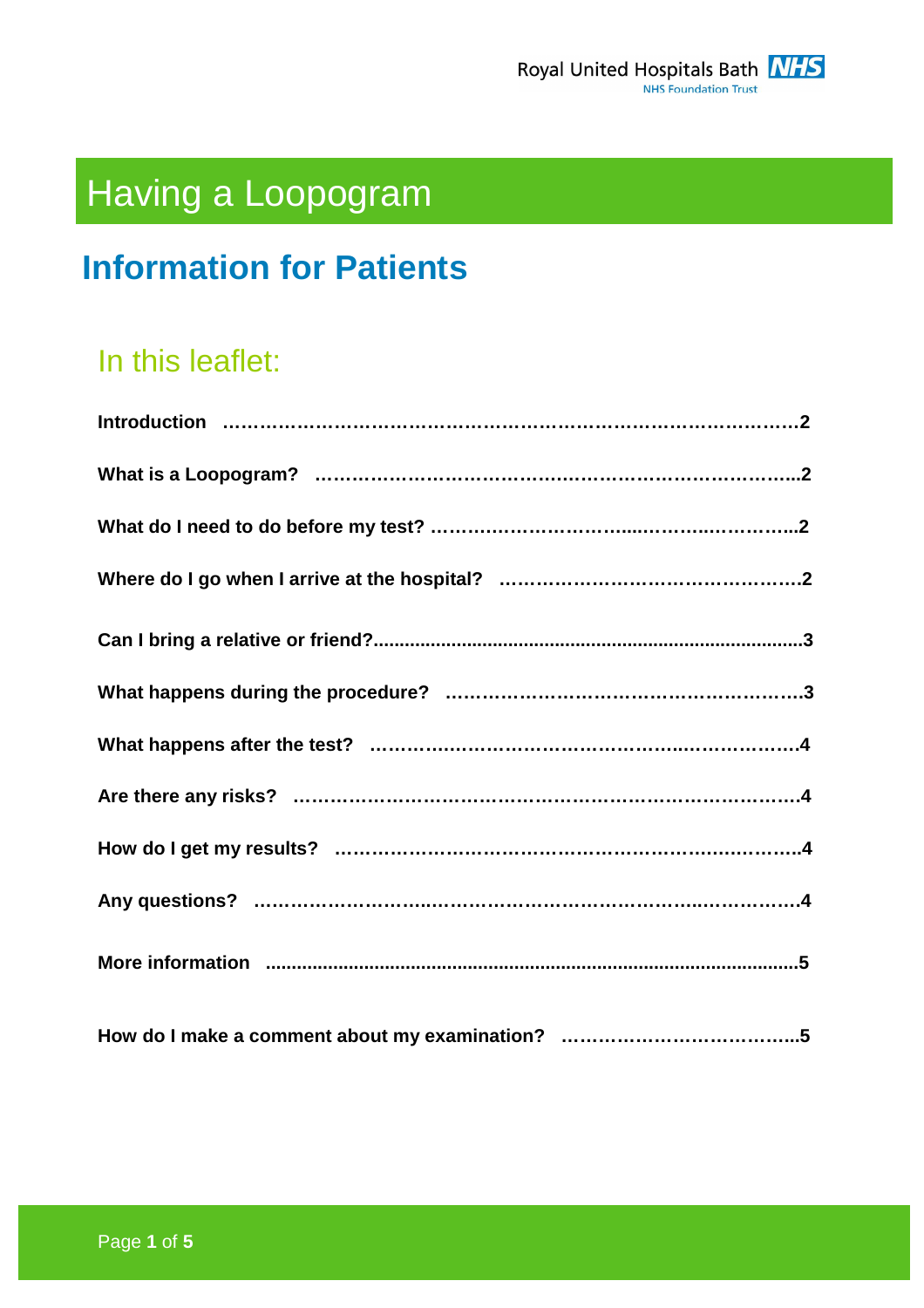#### **Introduction**

This leaflet tells you about having a Loopogram. It explains how the test is done, what to expect, and what the possible risks are.

If you have any questions or concerns, please do not hesitate to speak to a doctor or nurse caring for you.

#### What is a Loopogram?

A Loopogram is an X-ray examination done on patients who have an opening of bowel out onto the surface of the abdomen (a stoma). Contrast (X-ray dye) is introduced into the stoma through a small tube in order to visualize the large or small bowel extending to the stoma on X-rays.

### What do I need to do to before my test?

#### **Dietary restrictions**

Usually you will be instructed not to eat or drink for several hours prior to your test. However, guidelines about eating and drinking before the procedure vary at different hospitals and you should follow the instructions you are given with your appointment letter.

#### **Taking tablets and medicines**

You should continue to take all your normal medication unless you are diabetic taking insulin. If you are diabetic using insulin, please contact the Radiology department for advice.

#### **Females**

Females are asked to contact the Radiology department if you suspect that you may be pregnant OR if the appointment is more than 10 days after the start of your last period. This test uses radiation and there is a risk to the unborn baby if we were to do the Xrays when you are pregnant. When you arrive for your test, you will be asked when your last period started. If it is more than 10 days earlier, your appointment will be postponed.

#### **Allergy to iodine**

You should inform us in advance if you have a known allergy to iodine. Your doctor may prescribe medications prior to the examination to reduce the risk of an allergic reaction.

### Where do I go when I arrive at the hospital?

Please report to the reception desk in the Radiology department (B7) with your appointment letter 10 minutes before your appointment time. Please click on the following link for a site map of the hospital: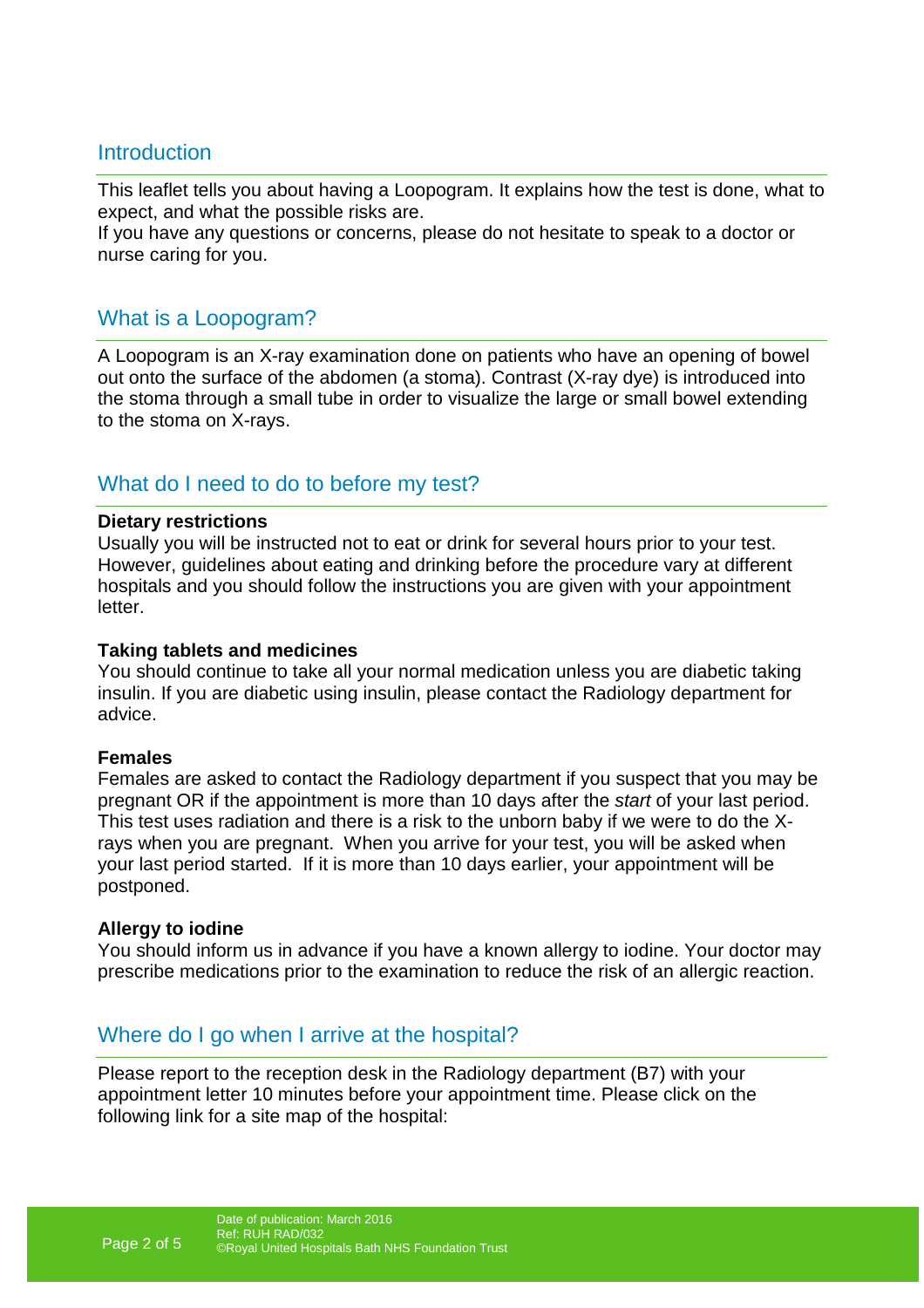#### http://www.ruh.nhs.uk/finding/documents/RUH\_directory\_map.pdf

You will be asked to sit in the waiting area until called by a member of staff. A member of the team will explain the test and answer any questions. If you have to undress for the procedure, you will be shown to a private cubicle and asked to change into a clean gown. You will be asked to remove all jewellery and metal from the area to be scanned. Your clothes and valuables will be secured in a locker until after the procedure.

# Can I bring a relative or friend?

You may bring a relative or friend with you to the appointment but, as the examination uses x-rays, for reasons of safety they will not be able to accompany you into the examination room, except in very special circumstances. If the patient is a young child or is un-cooperative, a parent or health worker may stay in the room, but will be required to wear a protective lead apron.

If you need an interpreter please tell us when you receive your appointment so that we can arrange this.

# What happens during the procedure?

You will be taken into the screening/fluoroscopy room and asked to lie down on the fluoroscopy table. The fluoroscopy equipment uses x-rays to obtain real-time moving images of the body. A small beam of continuous x-rays passes through the body to an image intensifier, which is suspended over the X-ray table. The sequence of images produced can be viewed on a computer monitor.



X-ray pictures are taken of the abdomen. A small tube is then gently inserted into the stoma. A balloon on the end of the tube may be inflated with a small amount of water in order to retain the tube in the correct position within the bowel. A small amount of contrast (X-ray dye) is injected into the bowel through the tube while x-ray pictures are taken. You may be asked to lie in different positions whilst the images are taken.

The procedure will be performed by a Radiologist, who is a doctor specially trained to carry out complex imaging examinations and to interpret the images. The Radiologist is helped by a Radiographer, who is a professional trained to carry out X-rays and other imaging examinations.

The examination takes about 30 minutes to complete.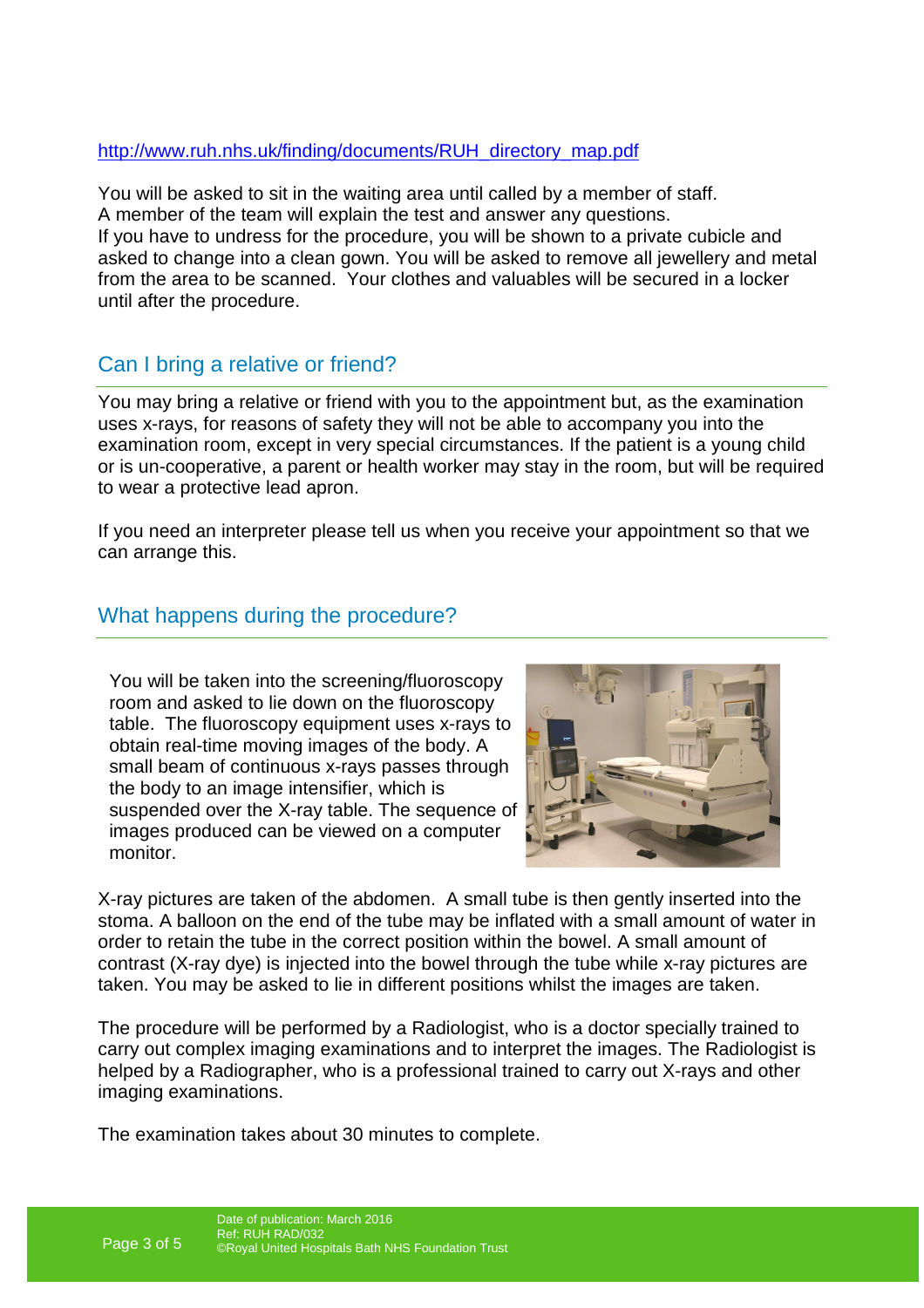#### What happens after the test?

At the end of the test the tube is removed and a stoma bag is reapplied. Please bring a spare bag with you. You will then be able to leave immediately.

#### Are there any risks?

Fluoroscopy involves the use of X-rays. There are strict guidelines in place for the use of x-rays in diagnosing medical conditions so fluoroscopic examinations can only be performed at the request of a Doctor. We will keep the radiation dose as low as we possibly can. Women who are or might be pregnant must inform a member of staff in advance.

You may experience a bloated feeling as the bowel is distended with contrast during the procedure but it should not be painful.

The risk of serious allergic reaction to contrast materials used for a loopogram is uncommon, and radiology departments are well-equipped to deal with this.

Perforation of the bowel is rare. This may require surgery and/or antibiotics.

Despite these slight risks, your doctor believes it is advisable that you should have this examination, and do bear in mind there are greater risks from missing a serious disorder by *not* having your examination.

### How do I get my results?

The Radiologist will review the images from your loopogram and send a report to your doctor. Your GP or hospital Consultant who referred you for the test will see you to discuss the results.

In some cases the Radiologist may discuss the findings with you at the end of the procedure.

### Any questions?

We will do our best to make your visit as comfortable and stress free as possible. If you have any questions or suggestions for us, please contact the Interventional Radiology department on 01225 824366.